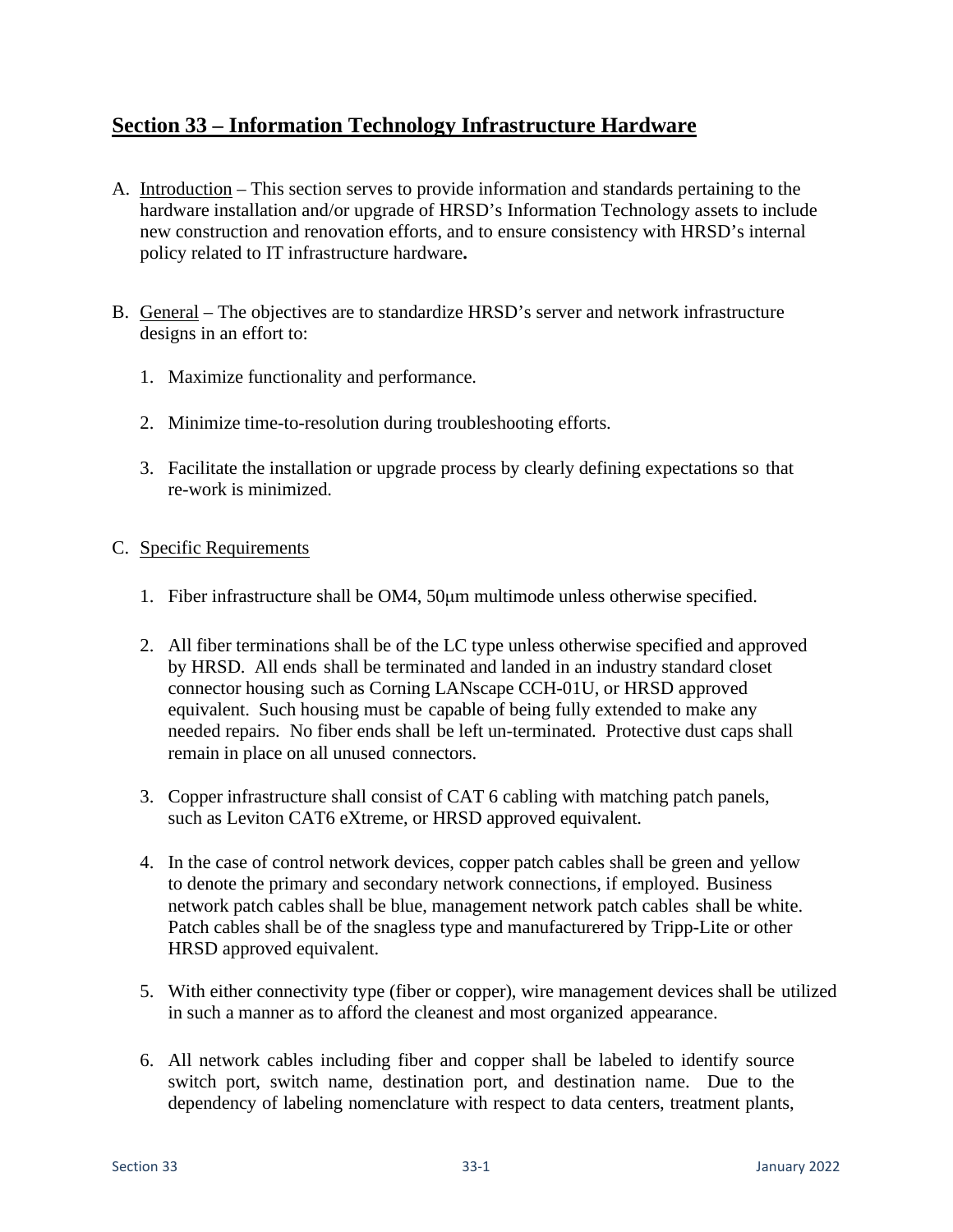pump stations, and other field cabling, IT should be consulted once all network drops are patched down and the patch panel is ready to accept network equipment..

- 7. Servers, switches, and routers shall employ dual power supplies, where available, and connected to separate dedicated UPS' fed by separate circuits.
- 8. If dual power supplies are not available, automatic transfer switches (ATS) fed by separate dedicated circuits shall be utilized.
- 9. Servers shall be manufactured by Hewlett-Packard (HP) unless an issue is identified that can only be resolved by selecting another HRSD approved vendor.
- 10. Switches, routers, and other active components making up the network infrastructure shall be manufactured by Cisco, be no less than five (5) years to end of life (EOL), and be capable of remote management. Under no circumstances shall a non-Cisco device or otherwise unmanageable network device be employed for any purpose.
- 11. All server and network hardware shall be rack mounted and securely fastened using the hardware recommended by the manufacturer, including the quantity (all mounting provisions within reason shall be utilized). All systems shall have a 1U space between them.
- 12. Servers shall employ wire managers or other equivalent hardware to allow for their full extension away from the rack on their rails so that maintenance can be performed when needed without disconnecting power, network, etc.
- 13. All server and network hardware shall be labeled to clearly identify its purpose. Due to the dependency of labeling nomenclature with respect to data centers, treatment plants, pump stations, and other field cabling, IT should be consulted once all network drops are punched down and the patch panel is ready to accept network equipment.
- 14. All active components (servers, switches, routers, etc.) shall be left de-energized until the space they occupy is reasonably clean and free of construction activity.
- 15. The use of media converters and other extraneous hardware shall be kept to the absolute minimum required to complete the design. In cases where media converters must be used, they shall be mounted in a dedicated powered rack supplied by the manufacturer. If this arrangement is not practical, they shall be securely and neatly fastened to a rigid shelf mounted in the equipment cabinet. Wiring for the media converter shall be routed and secured to afford the cleanest and most organized appearance. Like other network devices, the media converters shall be labeled to indicate their intended purpose.